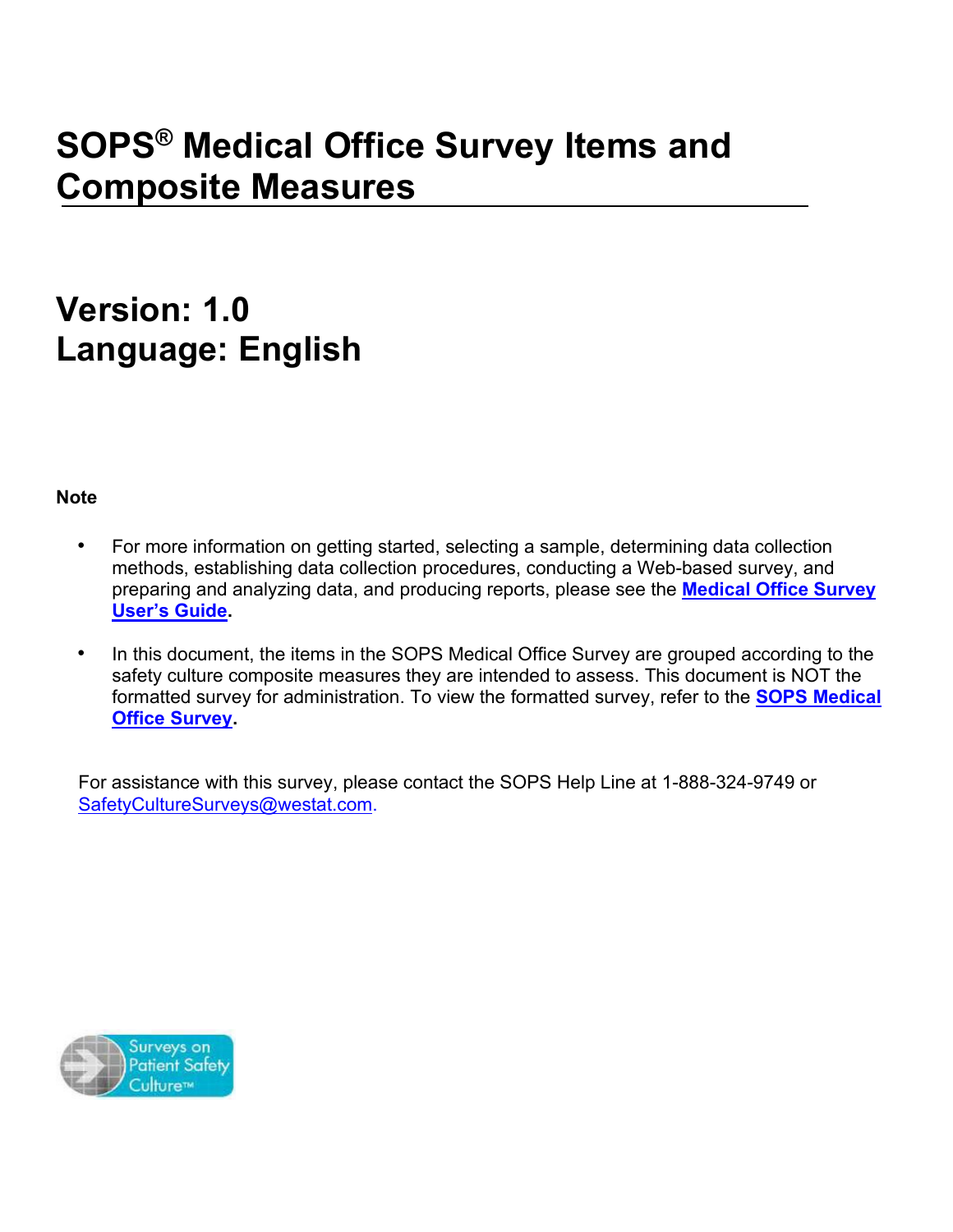## **Medical Office Survey on Patient Safety Culture: Items and Composite Measures**

In this document, the items in the SOPS Medical Office Survey are grouped according to the safety culture composite measures they are intended to assess. The item's survey location is shown to the left of each item. Negatively worded items are indicated. Internal consistency reliability statistics (Cronbach's alpha) based on the pilot test data from 202 medical offices and more than 4,200 staff are provided for the composite measures.

#### **1. Communication About Error**

(Never, Rarely, Sometimes, Most of the time, Always, Does Not Apply or Don't Know)

How often do the following things happen in your medical office?

- D7. Staff feel like their mistakes are held against them. (negatively worded)
- D8. Providers and staff talk openly about office problems.
- D11. In this office, we discuss ways to prevent errors from happening again.
- D12. Staff are willing to report mistakes they observe in this office.

Reliability of this composite measure—Cronbach's alpha (4 items) = .75

#### **2. Communication Openness**

(Never, Rarely, Sometimes, Most of the time, Always, Does Not Apply or Don't Know)

How often do the following things happen in your medical office?

- D1. Providers in this office are open to staff ideas about how to improve office processes.
- D2. Staff are encouraged to express alternative viewpoints in this office.
- D4. Staff are afraid to ask questions when something does not seem right. (negatively worded)
- D10. It is difficult to voice disagreement in this office. (negatively worded)

Reliability of this composite measure—Cronbach's alpha (4 items) = .81

#### **3. Office Processes and Standardization**

(Strongly Disagree, Disagree, Neither Agree nor Disagree, Agree, Strongly Agree, Does Not Apply or Don't Know) How much do you agree or disagree with the following statements?

- C8. This office is more disorganized than it should be. (negatively worded)
- C9. We have good procedures for checking that work in this office was done correctly.
- C12. We have problems with workflow in this office. (negatively worded)
- C15. Staff in this office follow standardized processes to get tasks done.

Reliability of this composite measure—Cronbach's alpha (4 items) = .77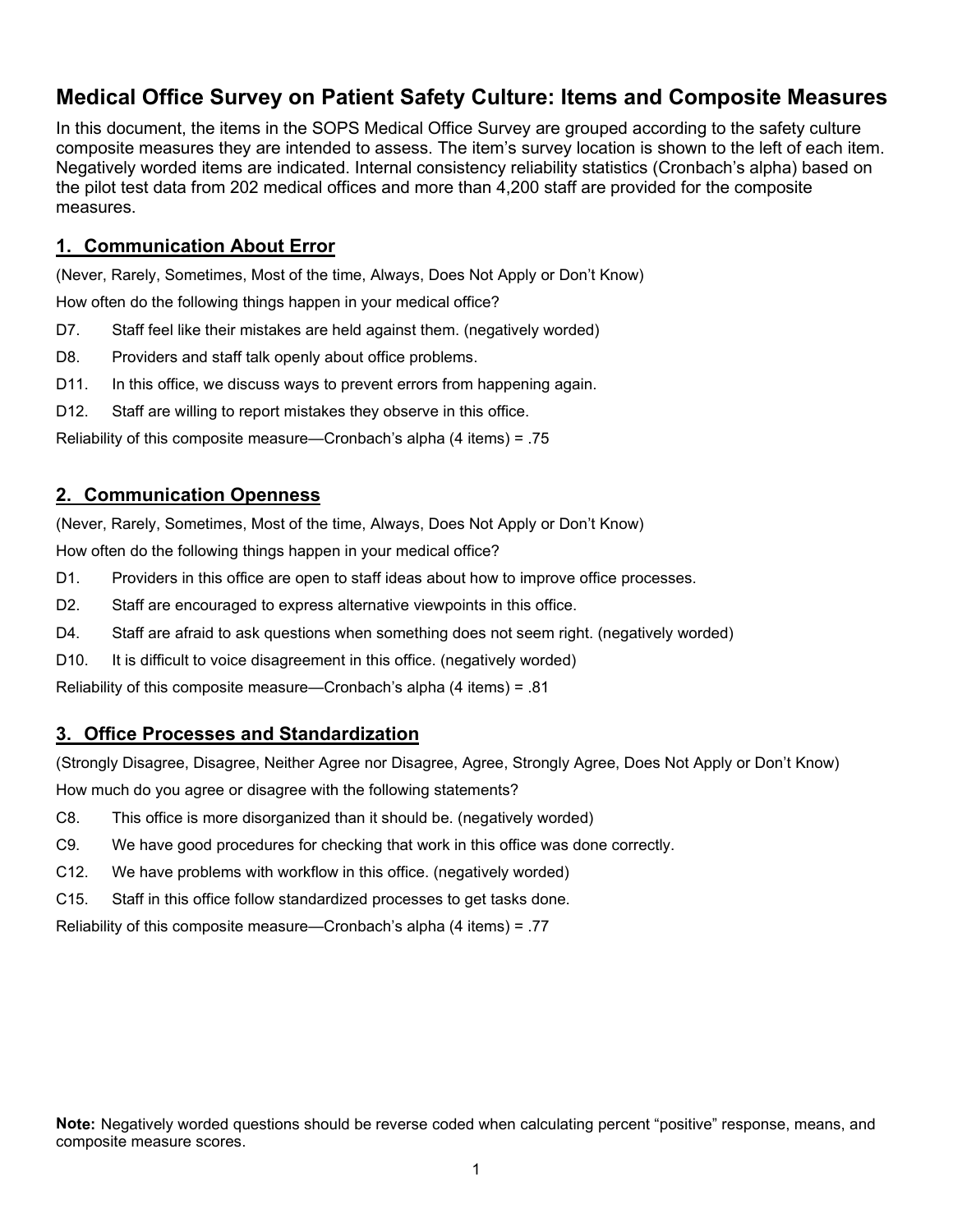## **4. Organizational Learning**

(Strongly Disagree, Disagree, Neither Agree nor Disagree, Agree, Strongly Agree, Does Not Apply or Don't Know)

How much do you agree or disagree with the following statements?

- F1. When there is a problem in our office, we see if we need to change the way we do things.
- F5. This office is good at changing office processes to make sure the same problems don't happen again.
- F7. After this office makes changes to improve the patient care process, we check to see if the changes worked.

Reliability of this composite measure—Cronbach's alpha (3 items) = .82

## **5. Overall Perceptions of Patient Safety and Quality**

(Strongly Disagree, Disagree, Neither Agree nor Disagree, Agree, Strongly Agree, Does Not Apply or Don't Know)

How much do you agree or disagree with the following statements?

- F2. Our office processes are good at preventing mistakes that could affect patients.
- F3. Mistakes happen more than they should in this office. (negatively worded)
- F4. It is just by chance that we don't make more mistakes that affect our patients. (negatively worded)
- F6. In this office, getting more work done is more important than quality of care. (negatively worded)

Reliability of this composite measure—Cronbach's alpha (4 items) = .79

## **6. Owner/Managing Partner/Leadership Support for Patient Safety**

| EA. Are you an owner, a managing partner, or in a  | $\Box$ Yes $\rightarrow$ (SKIP TO SECTION F)                     |
|----------------------------------------------------|------------------------------------------------------------------|
| leadership position with responsibility for making |                                                                  |
| financial decisions for your medical office?       | $\square$ <sub>2</sub> No $\rightarrow$ (ANSWER ITEMS 1-4 BELOW) |

(Strongly Disagree, Disagree, Neither Agree nor Disagree, Agree, Strongly Agree, Does Not Apply or Don't Know) How much do you agree or disagree with the following statements about the owners/managing partners/leadership of your medical office?

- E1. They aren't investing enough resources to improve the quality of care in this office. (negatively worded)
- E2. They overlook patient care mistakes that happen over and over. (negatively worded)
- E3. They place a high priority on improving patient care processes.
- E4. They make decisions too often based on what is best for the office rather than what is best for patients. (negatively worded)

Reliability of this composite measure—Cronbach's alpha (4 items) = .76

## **7. Patient Care Tracking/Followup**

(Never, Rarely, Sometimes, Most of the time, Always, Does Not Apply or Don't Know)

How often do the following things happen in your medical office?

- D3. This office reminds patients when they need to schedule an appointment for preventive or routine care.
- D5. This office documents how well our chronic-care patients follow their treatment plans.
- D6. Our office follows up when we do not receive a report we are expecting from an outside provider.

D9. This office follows up with patients who need monitoring.

Reliability of this composite measure—Cronbach's alpha (4 items) = .78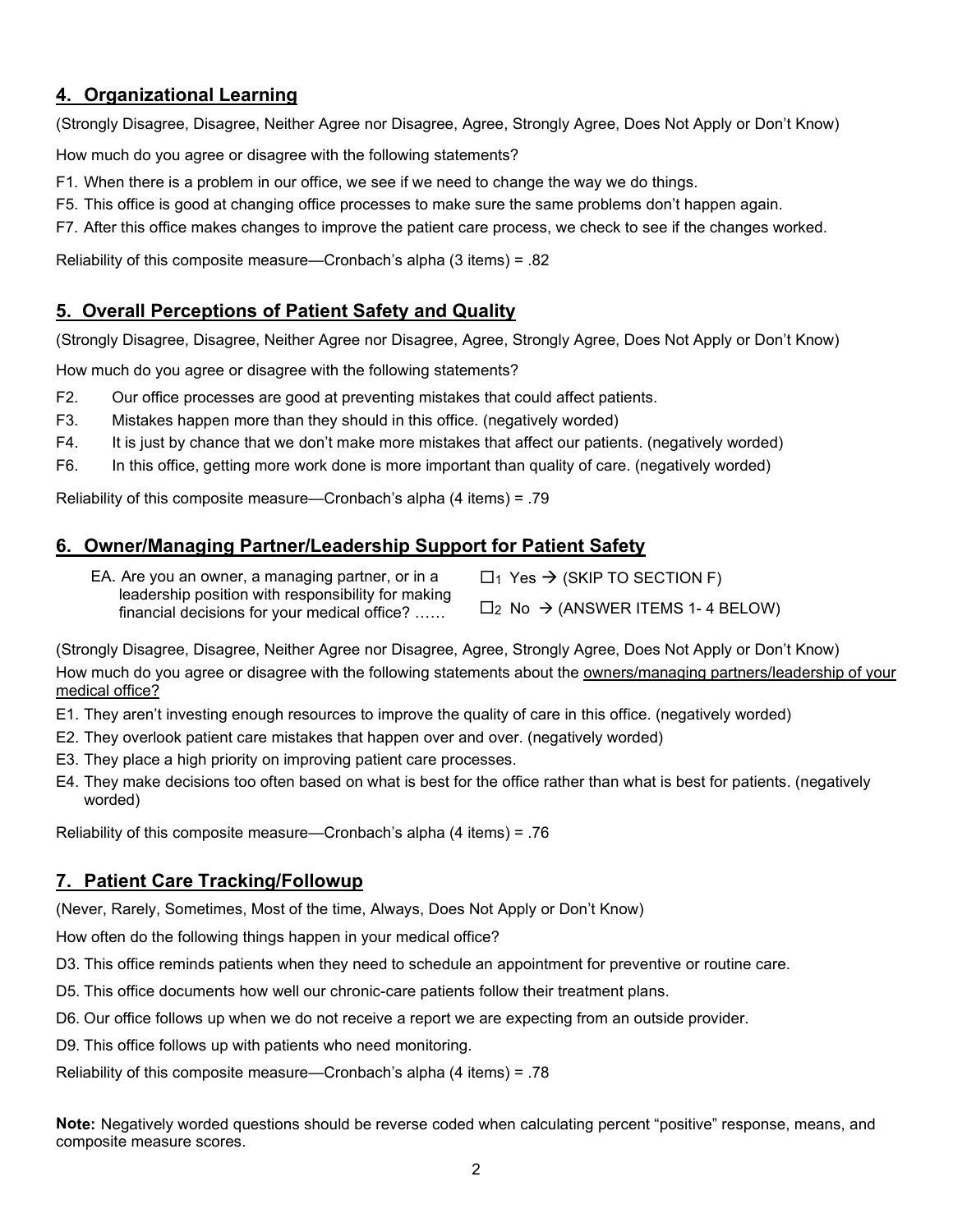## **8. Staff Training**

(Strongly Disagree, Disagree, Neither Agree nor Disagree, Agree, Strongly Agree, Does Not Apply or Don't Know) How much do you agree or disagree with the following statements?

- C4. This office trains staff when new processes are put into place.
- C7. This office makes sure staff get the on-the-job training they need.
- C10. Staff in this office are asked to do tasks they haven't been trained to do. (negatively worded)

Reliability of this composite measure—Cronbach's alpha (3 items) = .80

## **9. Teamwork**

(Strongly Disagree, Disagree, Neither Agree nor Disagree, Agree, Strongly Agree, Does Not Apply or Don't Know) How much do you agree or disagree with the following statements?

- C1. When someone in this office gets really busy, others help out.
- C2. In this office, there is a good working relationship between staff and providers.
- C5. In this office, we treat each other with respect.
- C13. This office emphasizes teamwork in taking care of patients.

Reliability of this composite—Cronbach's alpha (4 items) = .83

#### **10. Work Pressure and Pace**

(Strongly Disagree, Disagree, Neither Agree nor Disagree, Agree, Strongly Agree, Does Not Apply or Don't Know) How much do you agree or disagree with the following statements?

- C3. In this office, we often feel rushed when taking care of patients. (negatively worded)
- C6. We have too many patients for the number of providers in this office. (negatively worded)
- C11. We have enough staff to handle our patient load.
- C14. This office has too many patients to be able to handle everything effectively. (negatively worded)

Reliability of this composite measure—Cronbach's alpha (4 items) = .76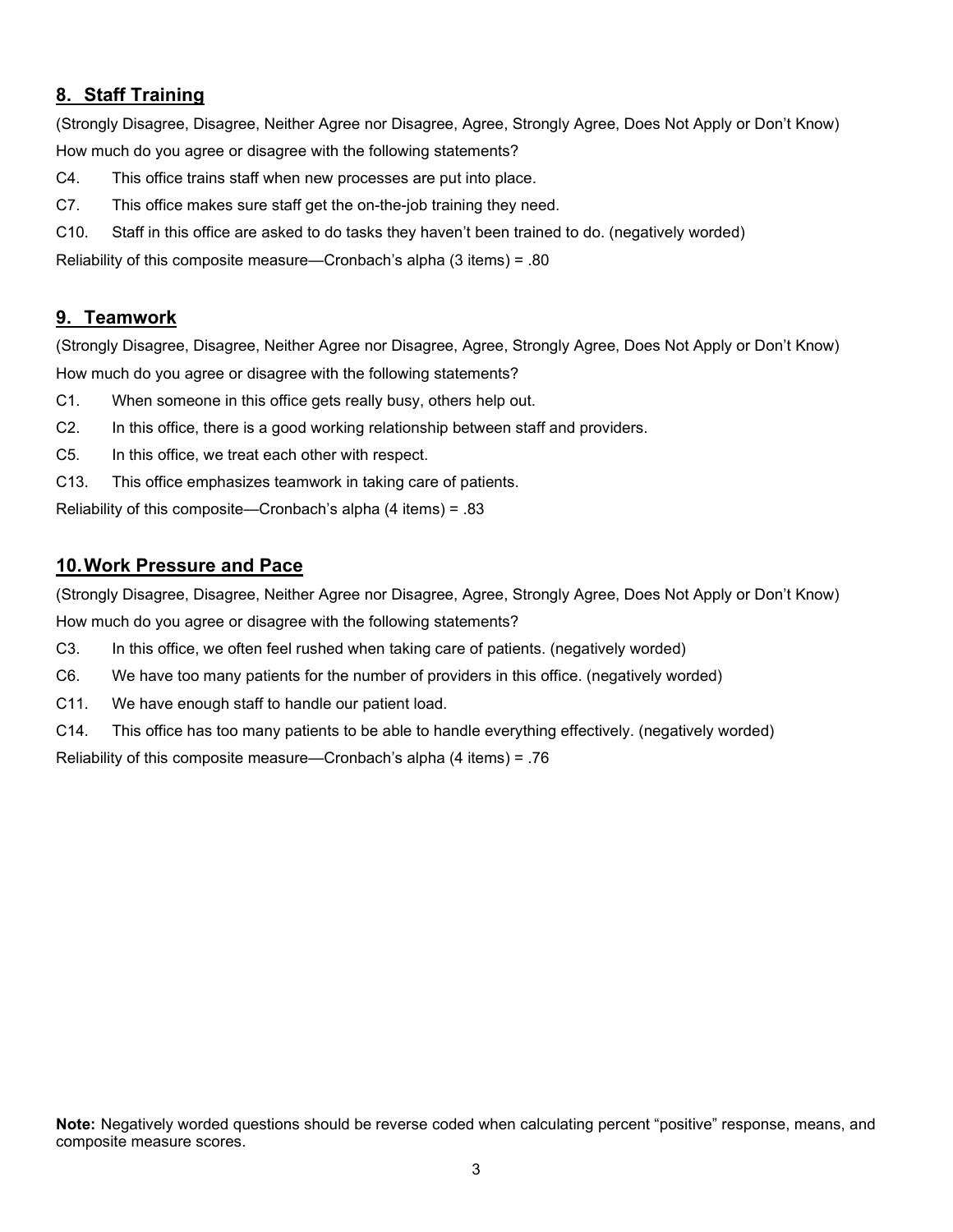## **Composite measure scores are not calculated for the following sets of items:**

## **List of Patient Safety and Quality Issues**

(Daily, Weekly, Monthly, Several times in the past 12 months, Not in the past 12 months, Does Not Apply or Don't Know) The following items describe things that can happen in medical offices that affect patient safety and quality of care.

#### **In your best estimate, how often did the following things happen in your medical office** *OVER THE PAST 12 MONTHS*?

#### Access to Care

A1. A patient was unable to get an appointment within 48 hours for an acute/serious problem.

#### Patient Identification

A2. The wrong chart/medical record was used for a patient.

#### Charts/Medical Records

A3. A patient's chart/medical record was not available when needed.

A4. Medical information was filed, scanned, or entered into the wrong patient's chart/medical record.

#### Medical Equipment

A5. Medical equipment was not working properly or was in need of repair or replacement.

#### Medication

A6. A pharmacy contacted our office to clarify or correct a prescription.

A7. A patient's medication list was not updated during his or her visit.

#### Diagnostics & Tests

A8. The results from a lab or imaging test were not available when needed.

A9. A critical abnormal result from a lab or imaging test was not followed up within 1 business day.

## **Information Exchange With Other Settings**

(Problems daily, Problems weekly, Problems monthly, Problems several times in the past 12 months, Problems once or twice in the past 12 months, No problems in the past 12 months, Does Not Apply or Don't Know)

Over the past 12 months, how often has your medical office had problems exchanging accurate, complete, and timely information with:

- B1. Outside labs/imaging centers?
- B2. Other medical offices/outside physicians?
- B3. Pharmacies?
- B4. Hospitals?
- B5. Other? (Specify):